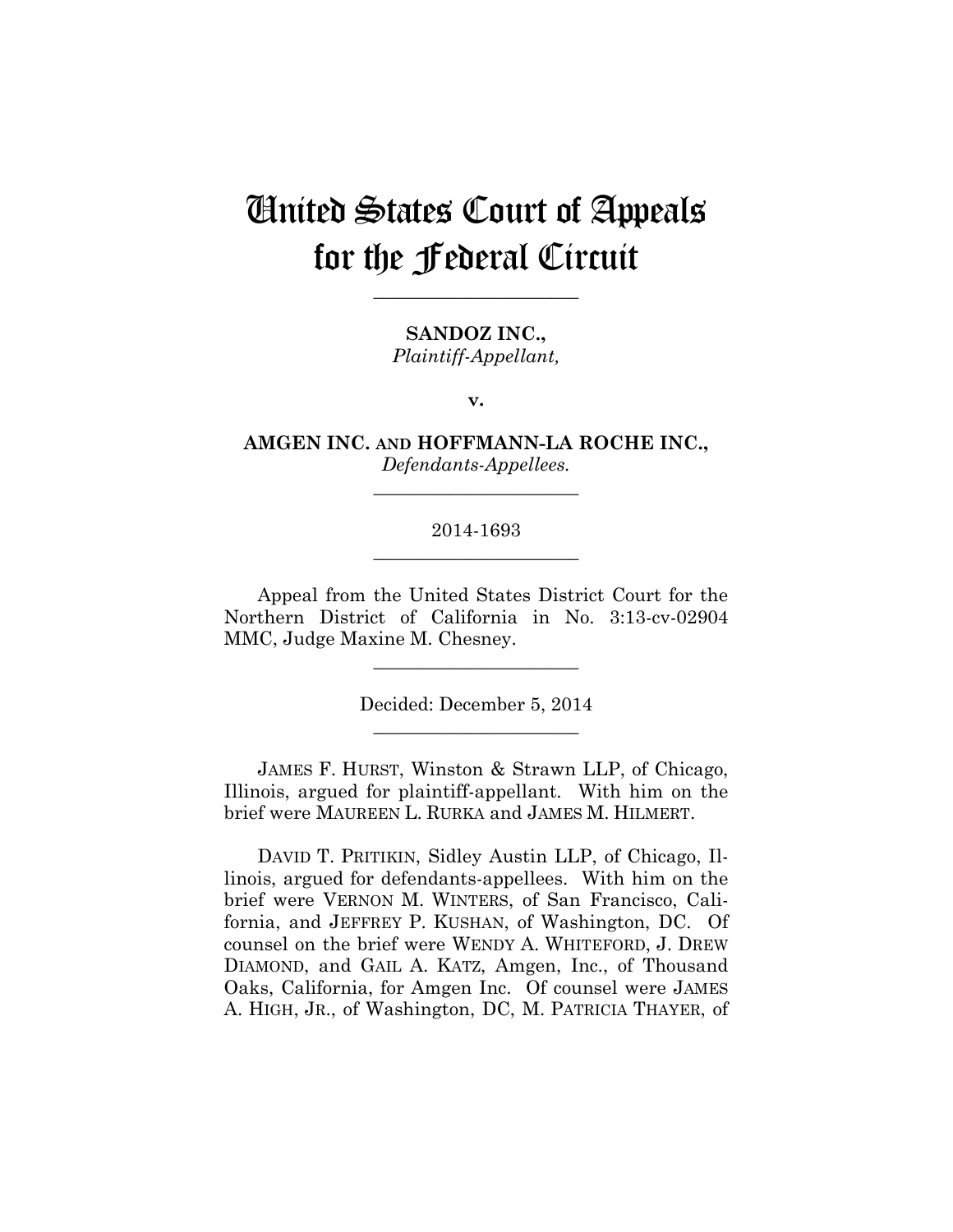San Francisco, California, and SAMUEL N. TIU, of Los Angeles, California.

**\_\_\_\_\_\_\_\_\_\_\_\_\_\_\_\_\_\_\_\_\_\_** 

### Before DYK, TARANTO, and CHEN, *Circuit Judges.*

### TARANTO, *Circuit Judge*.

Sandoz Inc. sued Amgen Inc. and Hoffman-La Roche Inc. to obtain a declaratory judgment that two patents, owned by Hoffman-La Roche and exclusively licensed to Amgen, are invalid and unenforceable and will not be infringed if Sandoz uses, offers to sell or sells, or imports a drug product "biosimilar" to Amgen's Enbrel®. At the time it brought suit, Sandoz had not (as it still has not) filed an application for approval of its contemplated product by the Food and Drug Administration (FDA) and had only just begun certain testing required for its contemplated FDA filing. The district court dismissed the case, determining that no Article III controversy (yet) existed between the parties and also that the suit was barred by the Biologics Price Competition and Innovation Act of 2009 (BPCIA), Pub. L. No. 111-148, §§ 7001–7003, 124 Stat. 119, 804–21 (2010) (codified principally at 42 U.S.C. § 262). *Sandoz Inc. v. Amgen Inc.*, No. CV-13- 2904 MMC, 2013 WL 6000069, at \*2–3 (N.D. Cal. Nov. 12, 2013). We affirm, concluding that Sandoz did not allege an injury of sufficient immediacy and reality to create subject matter jurisdiction. We do not address the district court's interpretation of the BPCIA.

#### **BACKGROUND**

Amgen markets Enbrel®, a "biological product" under 42 U.S.C. § 262(i), as a therapy for rheumatoid arthritis. The active ingredient in Enbrel® is the protein etaner-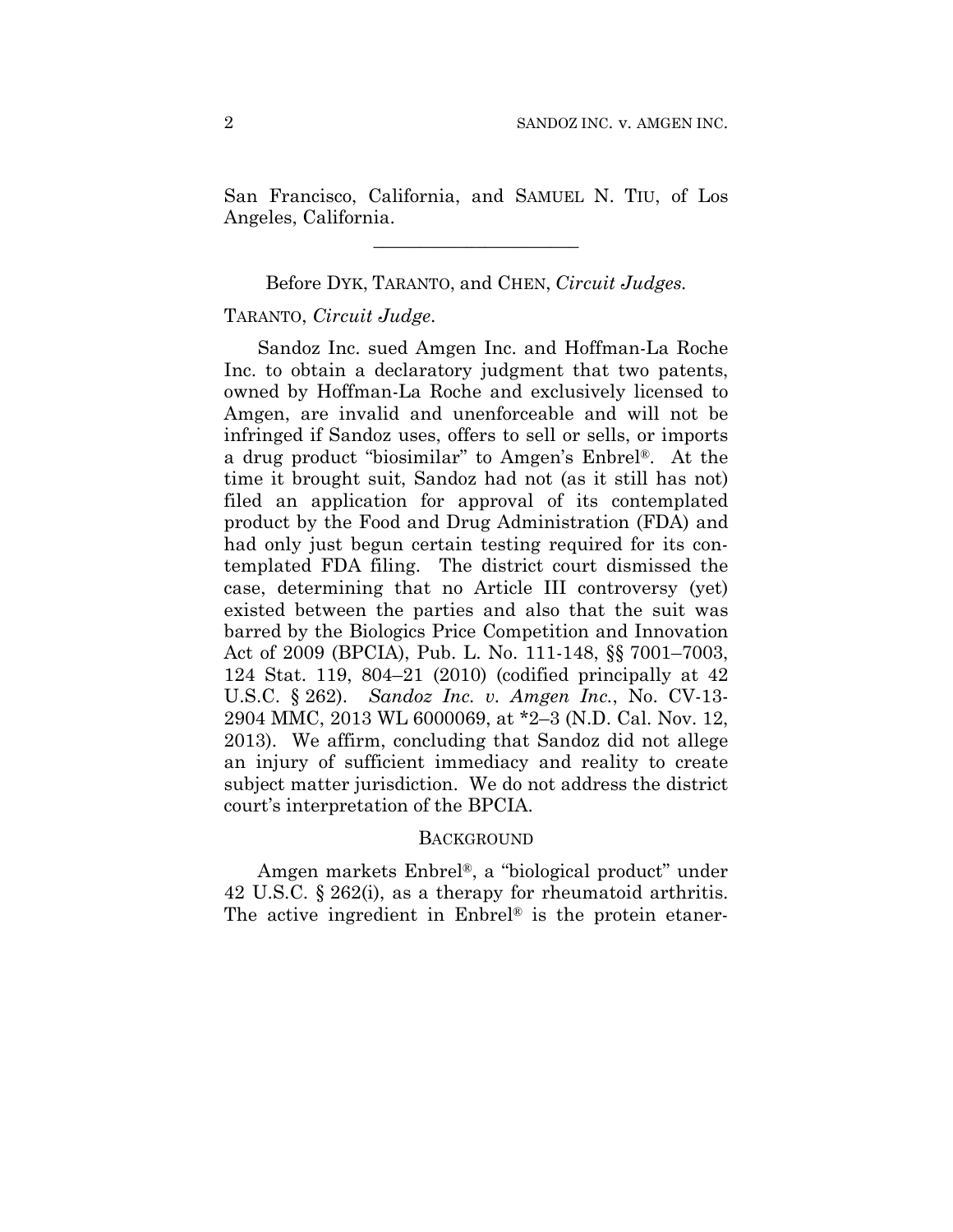1

cept.1 Amgen's predecessor, Immunex, received an FDA Biologics License for Enbrel®, under 42 U.S.C. § 262(a) and 21 C.F.R. pt. 601, in 1998. Sandoz began developing its own etanercept product in 2004.

In late 2011 and early 2012, the Patent and Trademark Office issued Patent Nos. 8,063,182 and 8,163,522 to Hoffman-LaRoche. The '182 patent claims specified proteins and related pharmaceutical compositions. The '522 patent claims certain methods of using host cells that include specified polynucleotides that encode certain proteins, specified polynucleotides themselves, and vectors and cells containing specified polynucleotides. Amgen has identified those two patents as among four patents "for etanercept." J.A. 3146; *see* J.A. 3129 (press release stating that the '182 patent is "related to Enbrel<sup>®</sup>"). Sandoz alleges in its complaint that, "[a]ccording to Amgen, the patents cover . . . 'etanercept,' " J.A. 2002; *see Sandoz,* 2013 WL 6000069, at \*1, although Sandoz alleges that Amgen is wrong, J.A. 2010.

Sandoz needs FDA approval to enter the market with its own etanercept drug, and in 2010 Sandoz began a series of meetings with the FDA to plan for an application based on biosimilarity to Enbrel®. That year, Congress enacted the BPCIA, borrowing from (though not copying) the Hatch-Waxman Act's process for use of an Abbreviated New Drug Application (ANDA), rather than a full New Drug Application, to obtain approval of generic versions of previously approved drugs. *E.g.*, 21 U.S.C. § 355(j). The BPCIA establishes an FDA regulatory-approval process—

<sup>1</sup> Etanercept is a dimeric fusion protein, *i.e.*, a protein composed of two subunits, each of which itself is a combination of portions of two different proteins. Specifically, each etanercept subunit consists of a portion of the human tumor necrosis factor receptor joined with a portion of the human antibody IgG1.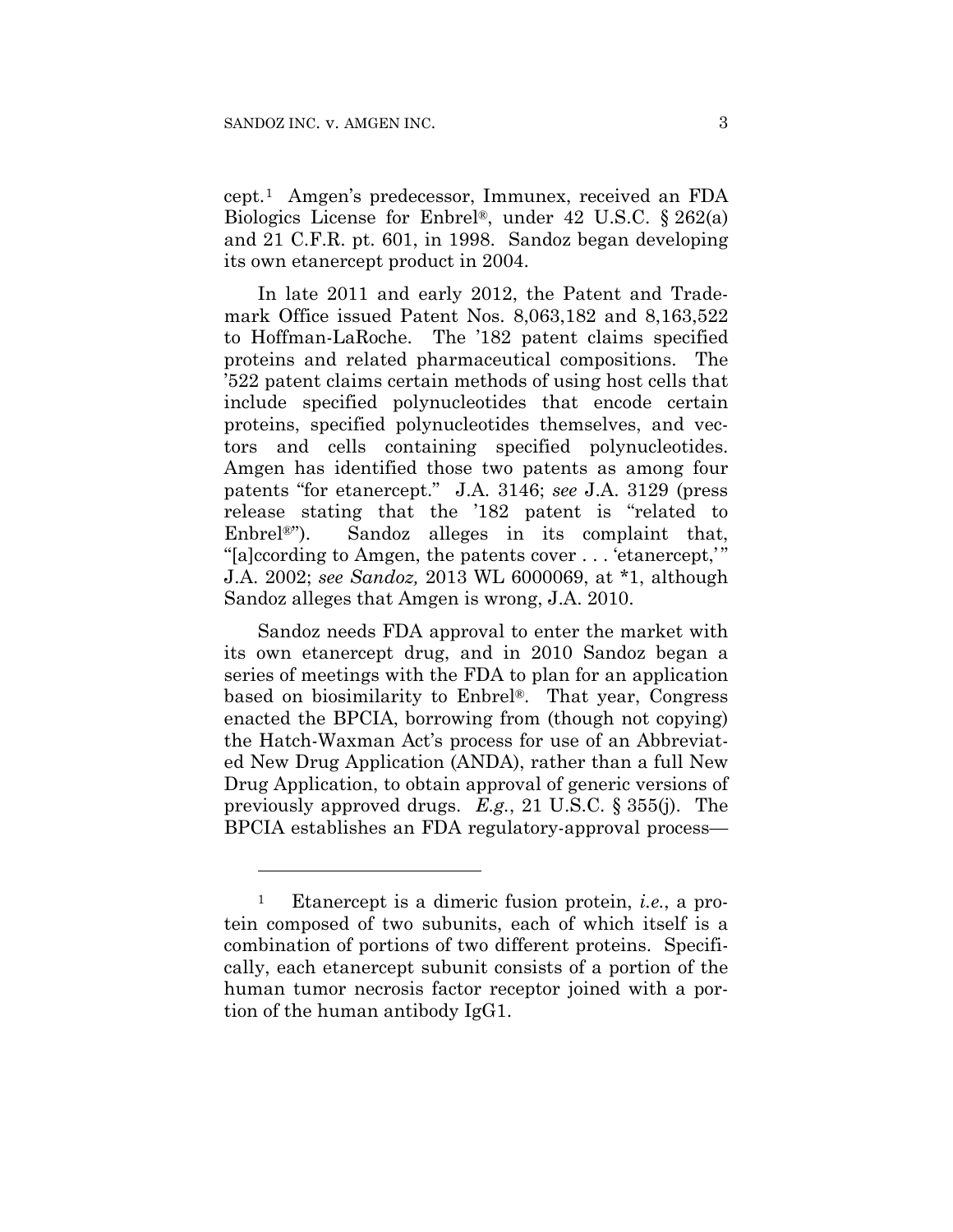more abbreviated than the full Biologics License Application process—for biological products that are shown to be "biosimilar" to a "reference product" already approved by the FDA. *See* 42 U.S.C. § 262(k).2 On June 24, 2013, after close consultation with the FDA, Sandoz announced a large-scale human (Phase III) trial for its contemplated etanercept product. *See* 21 C.F.R. § 312.21 (Phase III trials "usually include from several hundred to several thousand subjects"). This trial, expected to run into 2015, was to be completed before Sandoz filed any application for FDA approval.

The same day that Sandoz began its Phase III trial, Sandoz filed a complaint against Amgen and Hoffman-LaRoche (hereafter collectively "Amgen"). Sandoz sought a declaratory judgment that "the manufacture, use, sale, offering for sale, or importation of its etanercept product will not infringe, directly or indirectly, any valid claim of" either the '182 or the '522 patent, that both patents are unenforceable due to prosecution laches, and that both patents are invalid. J.A. 2015–18. Sandoz had not—and

1

<sup>2</sup> Under the BPCIA, "biosimilar" means "(A) that the biological product is highly similar to the reference product notwithstanding minor differences in clinically inactive components; and (B) there are no clinically meaningful differences between the biological product and the reference product in terms of the safety, purity, and potency of the product."  $42 \text{ U.S.C. } § 262(i)(2)$ . In contrast, an ANDA requires a showing of "bioequivalen[ce]." 21 U.S.C. § 355(j)(2)(A)(iv); 21 C.F.R. § 320.1.

The BPCIA also provides for approval based on "interchangeability," which confers certain benefits on the applicant and which the FDA may find if it finds biosimilarity and additional facts.  $42 \text{ U.S.C.}$  §  $262(i)(3)$ ,  $(k)(2)(B)$ ,  $(k)(4)$ ,  $(k)(6)$ .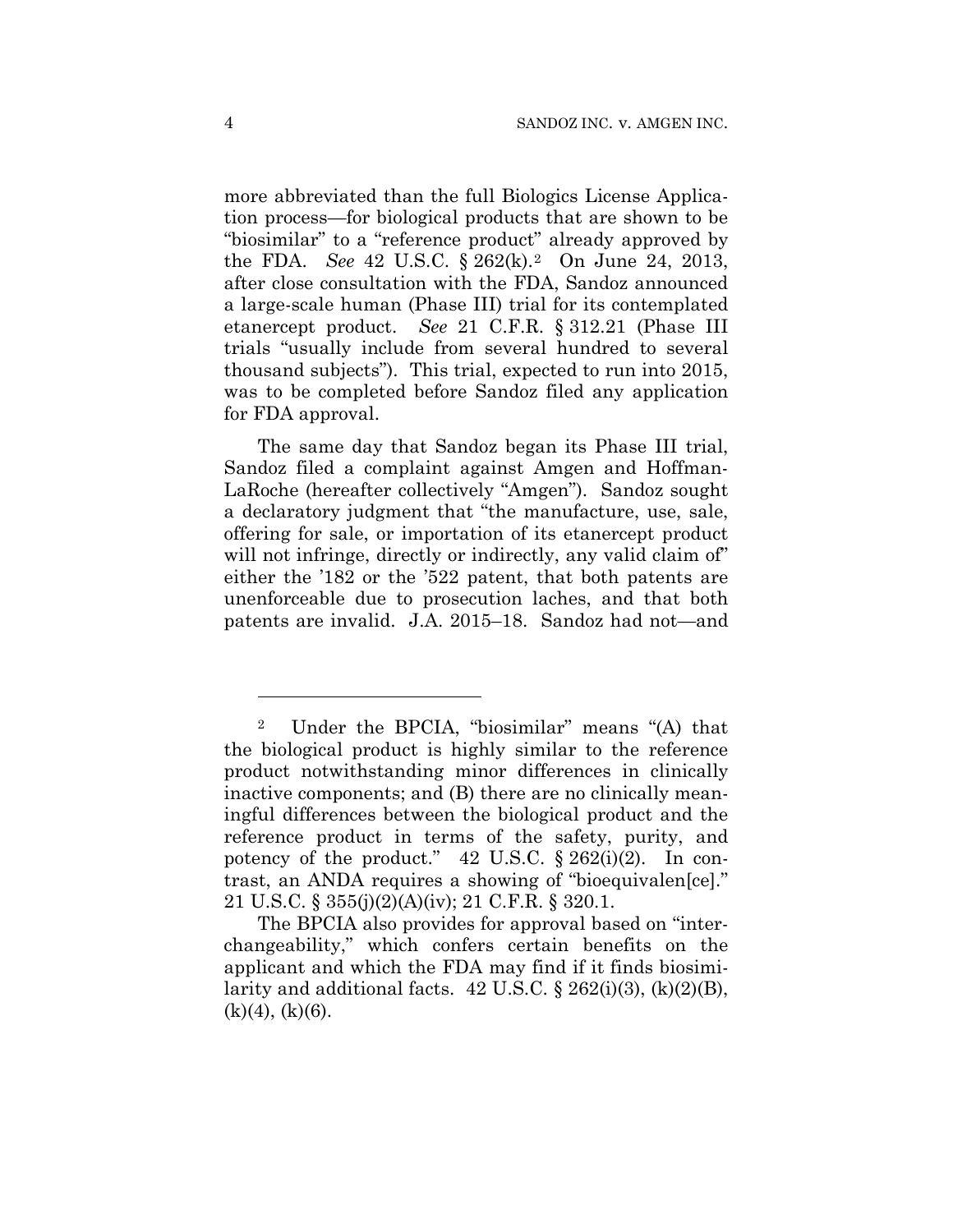still has not—filed an application for FDA approval to market an etanercept product.

Amgen moved to dismiss the complaint, arguing, among other things, that the court lacked jurisdiction because no immediate, real controversy between the parties yet existed. The district court granted the motion. It agreed with Amgen that Sandoz had not "established a 'real and immediate injury or threat of future injury'" caused by Amgen and so had not established a case or controversy. *Sandoz*, 2013 WL 6000069, at \*2 (quoting *Prasco, LLC v. Medicis Pharm. Corp.*, 537 F.3d 1329, 1339 (Fed. Cir. 2008)).

The district court also relied on a separate ground for dismissal—that the BPCIA prohibited Sandoz's suit. Among its provisions, the BPCIA establishes procedures for the narrowing and resolution of patent disputes between biosimilarity applicants and reference-product sponsors. *See* 42 U.S.C. § 262(*l*). The district court concluded that Sandoz could not obtain a declaratory judgment before filing an FDA biosimilarity application. The court reasoned that, because Sandoz planned to enter the market by the biosimilarity route, it had to follow the BPCIA's patent-related procedures applicable to biosimilarity applicants—which it had not done. *Sandoz*, 2013 WL 6000069, at \*1–2.

Sandoz timely appealed. We have jurisdiction under 28 U.S.C. § 1295(a)(1).

#### DISCUSSION

We review de novo the dismissal of a declaratoryjudgment action for lack of subject-matter jurisdiction. *3M Co. v. Avery Dennison Corp.*, 673 F.3d 1372, 1377 (Fed. Cir. 2012). Sandoz bears the burden of establishing jurisdiction. *McNutt v. Gen. Motors Acceptance Corp. of Ind.*, 298 U.S. 178, 189 (1936).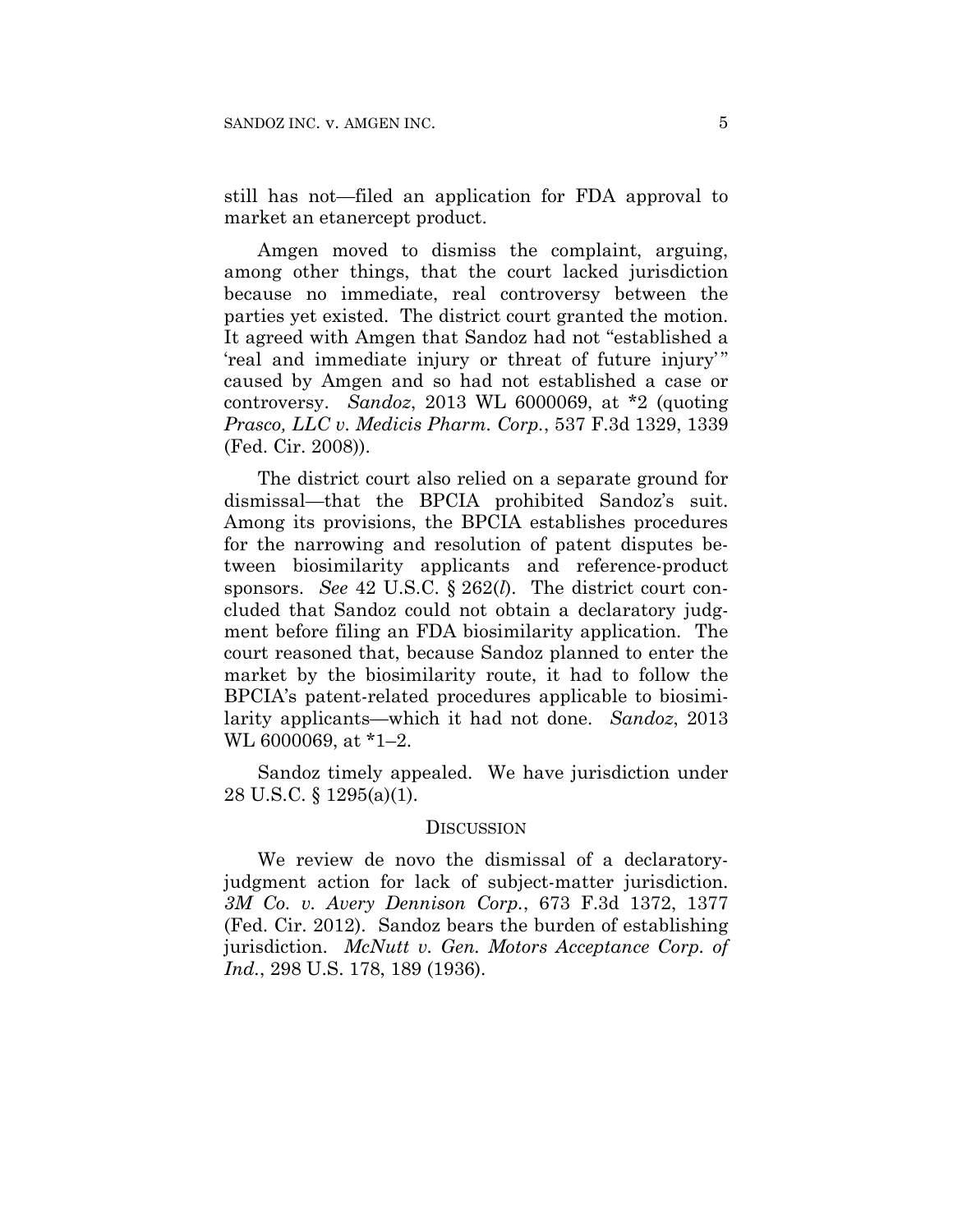Under the Declaratory Judgment Act, "[i]n a case of actual controversy within its jurisdiction . . . any court of the United States . . . may declare the rights and other legal relations of any interested party seeking such declaration, whether or not further relief is or could be sought." 28 U.S.C. § 2201. The Act creates a remedy, not an independent source of subject-matter jurisdiction. *Skelly Oil Co. v. Phillips Petroleum Co.*, 339 U.S. 667, 671 (1950). Indeed, "the phrase 'case of actual controversy' in the Act refers to the type of 'Cases' and 'Controversies' that are justiciable under Article III." *MedImmune, Inc. v. Genentech, Inc.*, 549 U.S. 118, 127 (2007).

To answer the underlying case-or-controversy question in this context, we ask "whether the facts alleged, under all the circumstances, show that there is a substantial controversy, between parties having adverse legal interests, of sufficient immediacy and reality to warrant the issuance of a declaratory judgment." *Id.* (internal quotation marks omitted). The inquiry, focused on the combination of immediacy and reality, involves no brightline test. *See id*. The required distinction is between a suit involving a "real and substantial" dispute that "admit[s] of specific relief through a decree of a conclusive character" and a suit that calls for "an opinion advising what the law would be upon a hypothetical state of facts." *Id.* (internal quotation marks omitted).

We have frequently applied *MedImmune*'s "all the circumstances" standard to determine, in the patent context, whether a declaratory-judgment plaintiff has presented a case of sufficient "immediacy and reality." *See, e.g.*, *Arkema Inc. v. Honeywell Int'l, Inc.*, 706 F.3d 1351, 1356– 60 (Fed. Cir. 2013); *Matthews Int'l Corp. v. Biosafe Eng'g, LLC*, 695 F.3d 1322, 1328–31 (Fed. Cir. 2012); *Cat Tech LLC v. TubeMaster, Inc.*, 528 F.3d 871, 878–83 (Fed. Cir. 2008); *Benitec Austl., Ltd. v. Nucleonics, Inc.*, 495 F.3d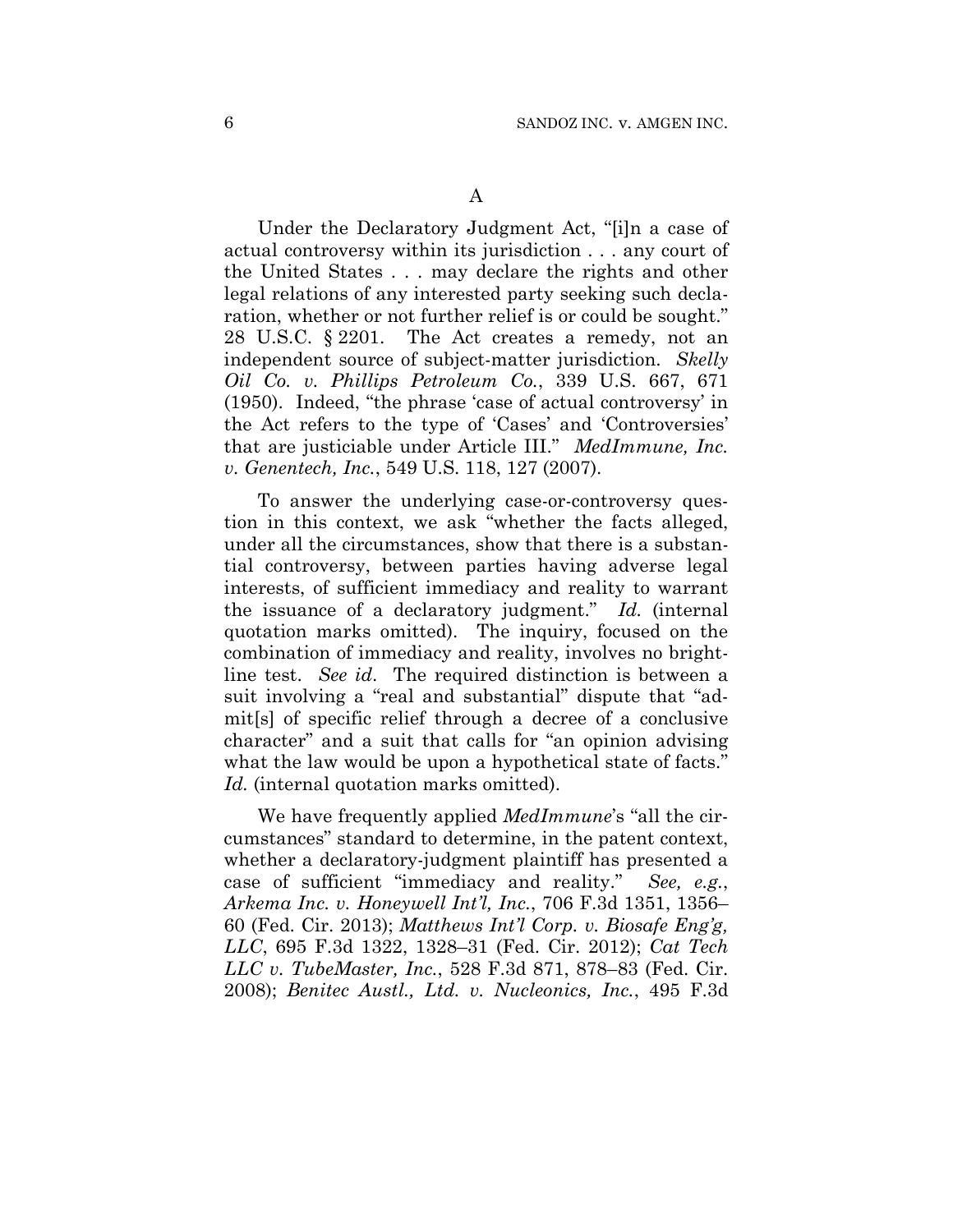1340, 1343–49 (Fed. Cir. 2007). The immediacy requirement is not concerned in the abstract with the amount of time that will occur between the filing of the declaratory judgment action and the liability-creating event. An event that is several years in the future may be an appropriate subject for a declaratory judgment. The immediacy requirement is concerned with whether there is an immediate impact on the plaintiff and whether the lapse of time creates uncertainty. The two issues—immediacy and reality—are thus related.

We have assessed "immediacy" by considering how far in the future the potential infringement is, whether the passage of time might eliminate or change any dispute, and how much if any harm the potential infringer is experiencing, at the time of suit, that an adjudication might redress. *See Matthews*, 695 F.3d at 1329–30 (citing cases). We have assessed "reality" by examining any uncertainties about whether the plaintiff will take an action that will expose it to potential infringement liability and, if so, exactly what action. *Arkema*, 706 F.3d at 1360 (noting absence of "uncertainty about whether the supplier's product is going to be used in a way that might or might not infringe the patentee's rights"); *Matthews*, 695 F.3d at 1330–31 (discussing cases requiring that plaintiff's conduct be "substantially fixed"). In short, we have focused on related questions of timing and contingency regarding the existence and content of any needed patent adjudication, as well as current concrete harms to the declaratory-judgment plaintiff from delaying an adjudication.

Reflecting *MedImmune*'s suggestion that "justiciability problem[s]" can be described in terms of standing and ripeness, 549 U.S. at 128 n.8, we have said that standing and ripeness, as well as mootness, serve as "helpful guide[s] in applying the all-the-circumstances test" because "satisfying these doctrines represents the absolute constitutional minimum for a justiciable controversy"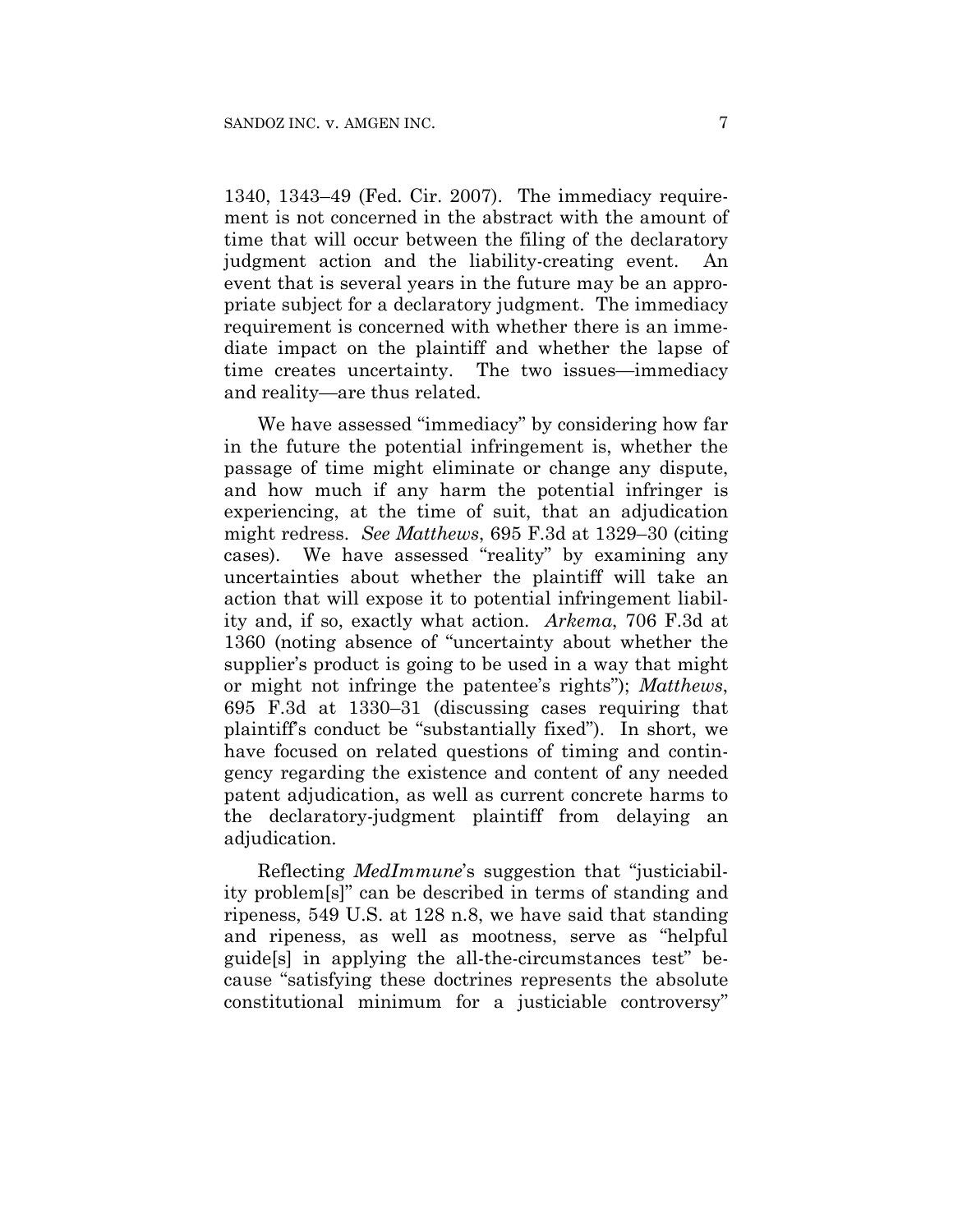under Article III. *Prasco*, 537 F.3d at 1336; *see also Caraco Pharm. Labs.*, *Ltd. v. Forest Labs., Inc.*, 527 F.3d 1278, 1291 (Fed. Cir. 2008). Here, ripeness principles in particular reinforce the importance of contingency in the analysis. "A claim is not ripe for adjudication if it rests upon contingent future events that may not occur as anticipated, or indeed may not occur at all." *Texas v. United States*, 523 U.S. 296, 300 (1998) (internal quotation marks omitted). More broadly, a ripeness analysis considers whether "further factual development would significantly advance [the court's] ability to deal with the legal issues presented," *Nat'l Park Hospitality Ass'n v. Dep't of Interior*, 538 U.S. 803, 812 (2003) (internal quotation marks omitted), and whether "the complained-of conduct has an 'immediate and substantial impact' on the plaintiff," *Caraco*, 527 F.3d at 1295 (quoting *Gardner v. Toilet Goods Ass'n*, 387 U.S. 167, 171 (1967)).

#### B

We conclude that Sandoz's complaint does not present a case or controversy. We reach this conclusion on the particular facts before us. *See Matthews*, 695 F.3d at 1328 ("[I]n determining whether a justiciable controversy is present, the analysis must be calibrated to the particular facts of each case . . . ."). We do not address distinct questions that may arise as Sandoz continues its efforts to develop and obtain approval to market an etanercept product. In particular, we do not address Sandoz's ability to seek a declaratory judgment if and when it files an FDA application under the BPCIA.

The Supreme Court has not had occasion to address the justiciability requirements in the context presented by Sandoz's complaint. In *MedImmune* and, more recently, in *Medtronic, Inc. v. Mirowski Family Ventures, LLC*, 134 S. Ct. 843 (2014), there was no dispute that the challenger was ready to engage in commercial activities immediately and with a specific, fixed product, without any suggestion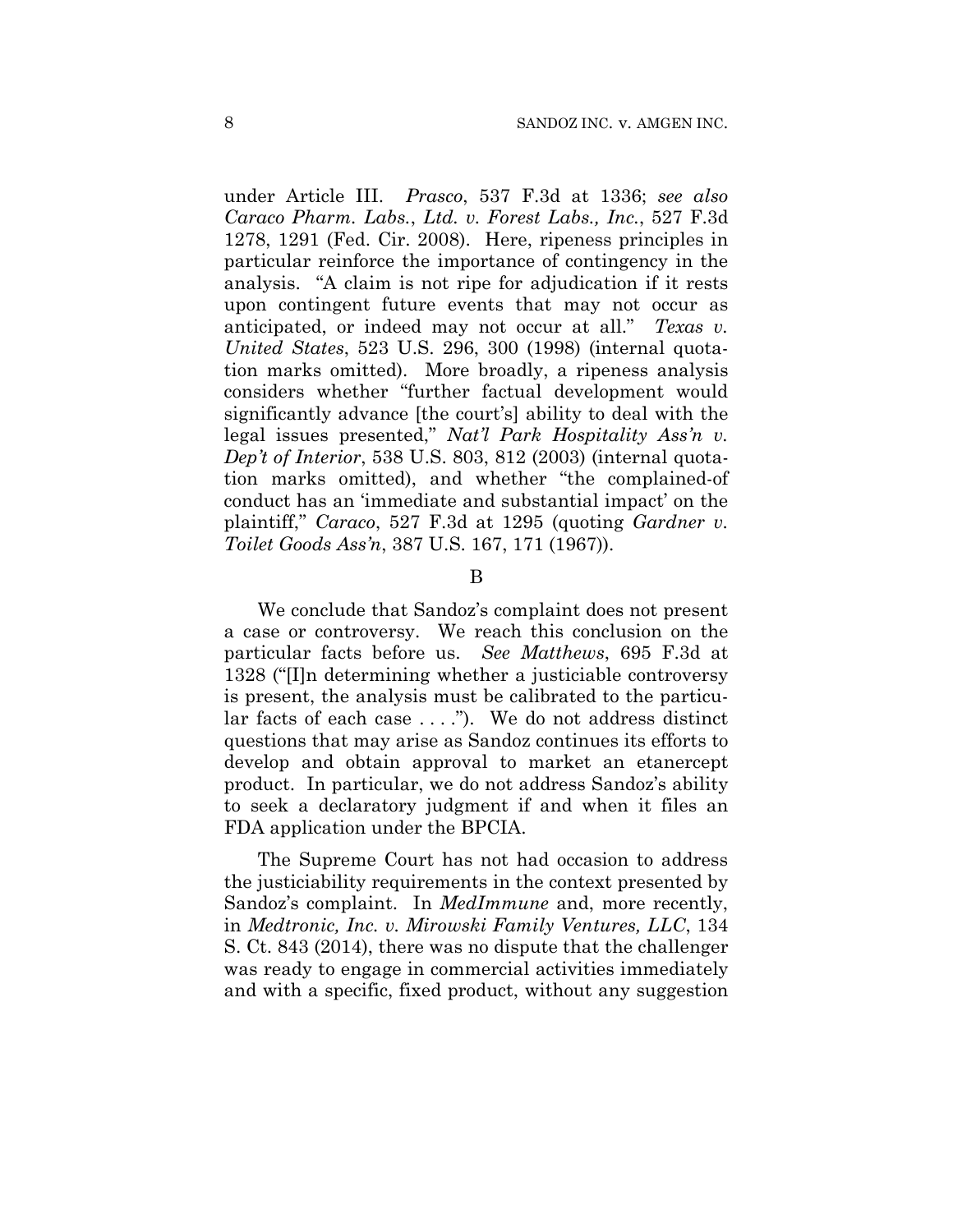1

that regulatory hurdles still had to be cleared for the activities to begin. *MedImmune*, 549 U.S. 118 (licensed seller of FDA-approved product challenged the licensed patent's validity, wishing to continue its sales free of royalties); *Medtronic*, 134 S. Ct. 843 (factually similar situation involving medical-device manufacturer). Sandoz's position is quite different. Amgen has not suggested that anything Sandoz is currently doing exposes it to infringement liability,<sup>3</sup> and there is no dispute that Sandoz cannot engage in the only liability-exposing conduct at issue without FDA approval of an application precisely defining the products it may market. Sandoz has not even filed such an application.

Unlike the Supreme Court, our court has addressed justiciability in contexts similar to the one before us. In *Telectronics Pacing Sys., Inc. v. Ventritex, Inc.*, 982 F.2d 1520 (Fed. Cir. 1992), we concluded that the district court could have found no case or controversy where the accused medical device—at the relevant time being used only under an Investigational Device Exemption, in a way protected against infringement charges by 35 U.S.C. § 271(e)(1), *see* 982 F.2d at 1521, 1525—"had only recently begun clinical trials, and was years away from potential FDA approval," 982 F.2d at 1527. In *Benitec*, decided after *MedImmune*, the court held that the potentially infringing future activity of Nucleonics did not meet the immediacy and reality requirements, explaining: "The

<sup>3</sup> Sandoz is conducting its clinical trial outside the United States. Moreover, 35 U.S.C. § 271(e)(1) provides a "safe harbor" that "exempt[s] from infringement *all* uses of patented compounds 'reasonably related' to the process of developing information for submission under *any* federal law regulating the manufacture, use, or distribution of drugs." *Merck KGaA v. Integra Lifesciences I, Ltd.*, 545 U.S. 193, 206 (2005) (emphasis in original).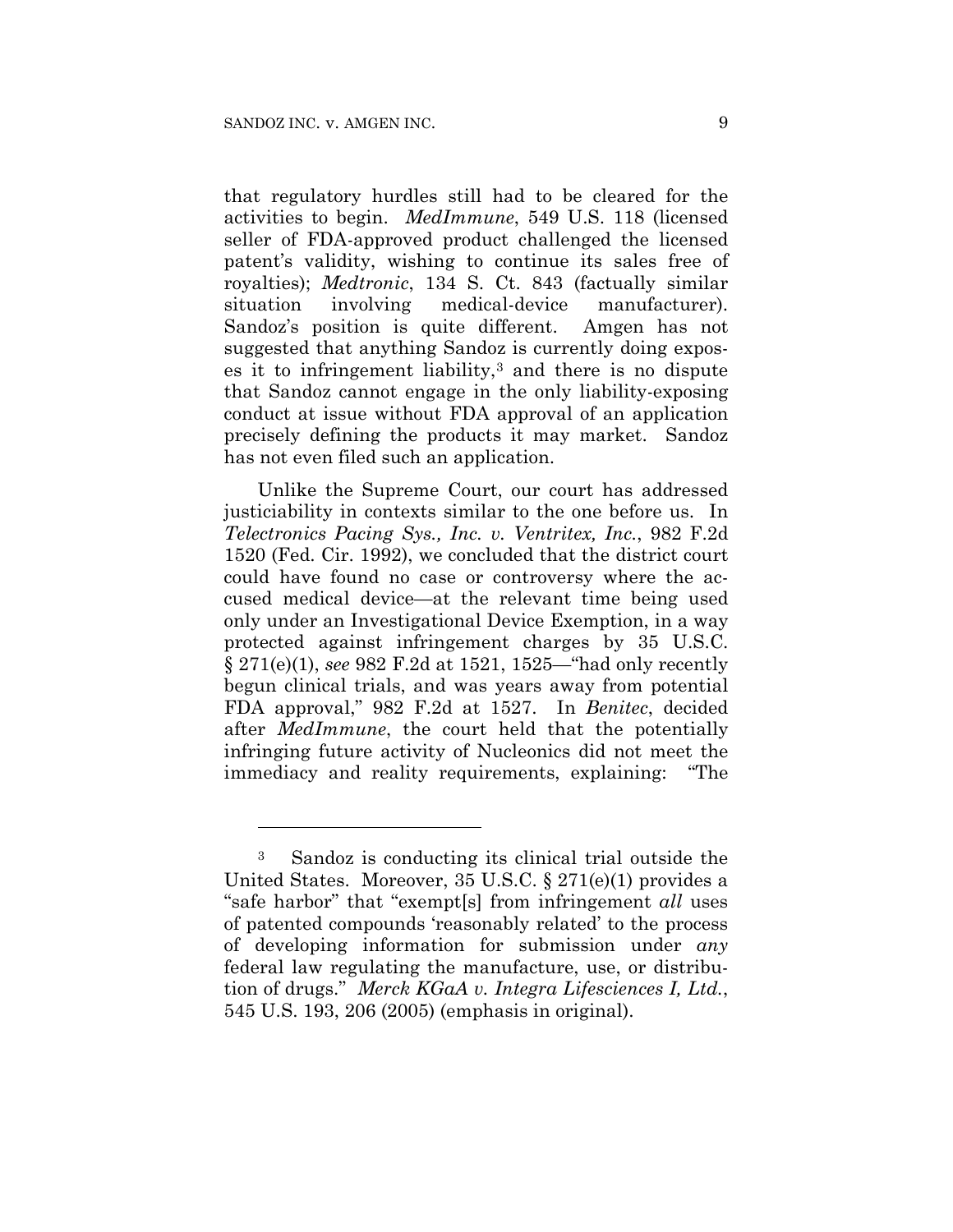fact that Nucleonics may file [a New Drug Application] in a few years does not provide the immediacy and reality required for a declaratory judgment." 495 F.3d at 1346. We are aware of no decision in which we have found a case or controversy when the only activity that would create exposure to potential infringement liability was a future activity requiring an FDA approval that had not yet been sought.4

Without adopting a categorical rule, we conclude that the present case does not meet the requirements of immediacy and reality. We begin with the immediacy requirement, noting again that contingency plays a role in applying this requirement as it does in applying the reality requirement. When Sandoz filed its suit, it was conducting a Phase III trial of a drug it hopes to make the subject of an FDA application. It told the National Institutes of Health that its trial would last until April 2015. Even that date, let alone any FDA approval, was several years away when Sandoz brought this suit. And if the Phase III trial uncovers material problems, Sandoz may, at a minimum, need to delay any FDA application considerably longer.

In considering what may occur during this period, as in assessing contingencies directly, we can hardly proceed

1

<sup>4</sup> *Amgen Inc. v. F. Hoffman-LaRoche Ltd.*, 580 F.3d 1340 (Fed. Cir. 2009), cited to us by Sandoz, involved a declaratory-judgment action by a patent holder asserting that the defendant would infringe if it imported a product into the United States. *Id.* at 1346. We did not discuss any case-or-controversy issue. The district court ultimately granted both declaratory and injunctive relief, *id.*, and it found jurisdiction based on an amended complaint reciting that the defendant had sought FDA approval for its product, *Amgen, Inc. v. F. Hoffman-LaRoche Ltd.*, 456 F. Supp. 2d 267, 271 & n.1 (D. Mass. 2006).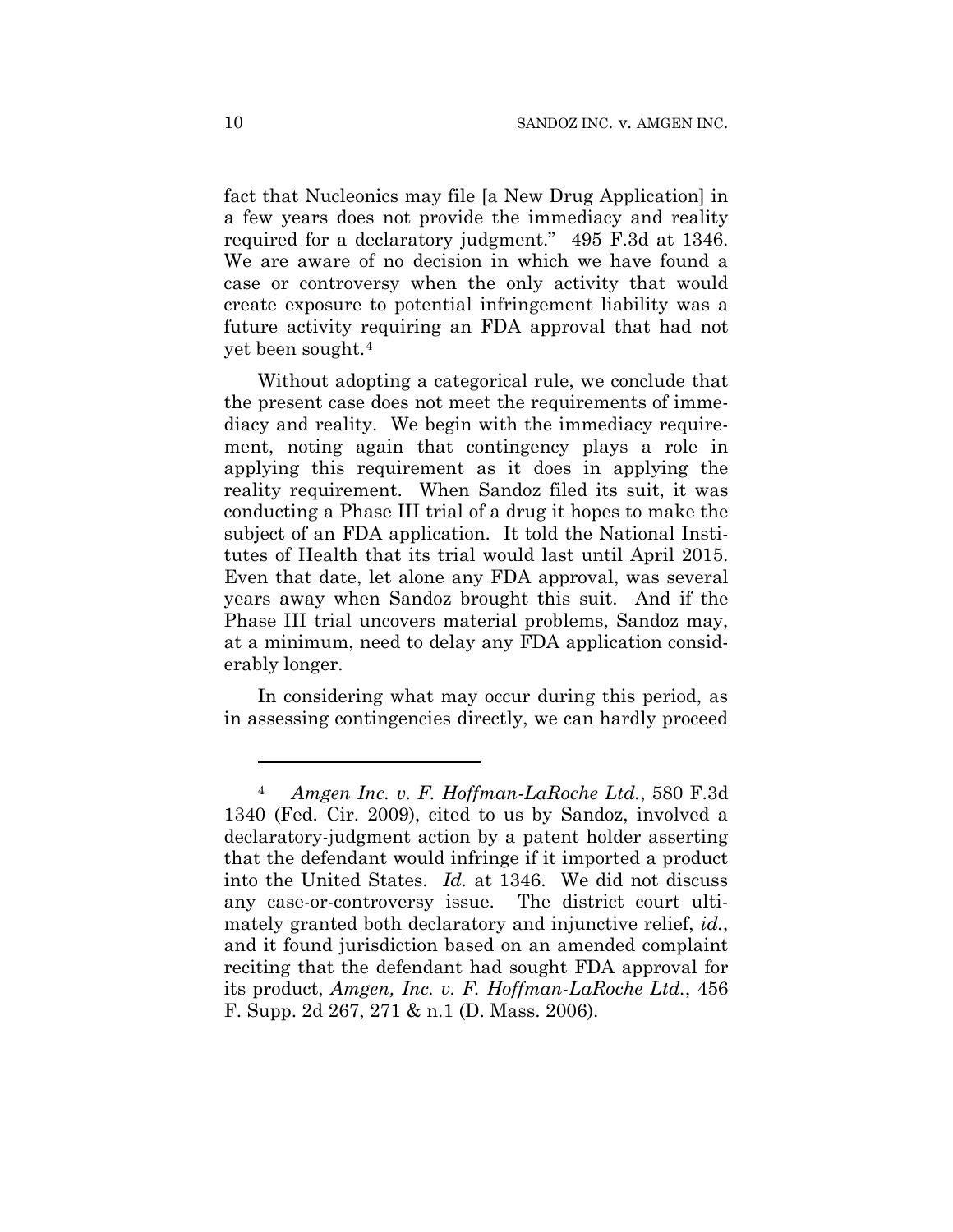by simply assuming that the Phase III trial will wholly succeed. Sandoz undertook the costly and timeconsuming Phase III trial in close consultation with the FDA, even after completing other extensive studies. As those circumstances suggest, we may assume on the record here (and Sandoz does not deny) that the FDA effectively required the trial. Perhaps, like many studies, the trial's purpose was "*confirmation*" of what earlier studies had already strongly indicated. *See* Sandoz Opening Br. at 13 (emphasis in original). Even accepting that characterization, we cannot assume that there was no meaningful uncertainty to resolve. The biosimilarity approval standard is new; indeed, the FDA has not yet applied the new standard to complete its review of and approve any product under the BPCIA. *See* FDA, *Purple Book: Lists of Licensed Biological Products with Reference Product Exclusivity and Biosimilarity or Interchangeability Evaluations*, www.fda.gov/Drugs/DevelopmentAppro valProcess/HowDrugsareDevelopedandApproved/Appro valApplications/TherapeuticBiologicApplications/Biosimi lars/ucm411418.htm (as of October 2014). Perhaps the FDA is exercising a caution that will prove excessive over time. But we have no basis for saying so.

Any dispute about patent infringement is at present subject to significant uncertainties—concerning whether it will actually arise and if so what specific issues will require decision. Sandoz's Phase III trial may fail in material ways. If so, perhaps Sandoz will not file for approval, thereby eliminating altogether the patent dispute it has asked the district court to adjudicate. Perhaps, if the trial materially fails, *i.e.*, uncovers significant problems, Sandoz will instead modify its proposed product and ultimately file for FDA approval of the modified product. At a minimum, that scenario could alter the content of any patent dispute: notably, infringement of the specific claims of the specific patents—which cover, *e.g.*, particular proteins, pharmaceutical compositions,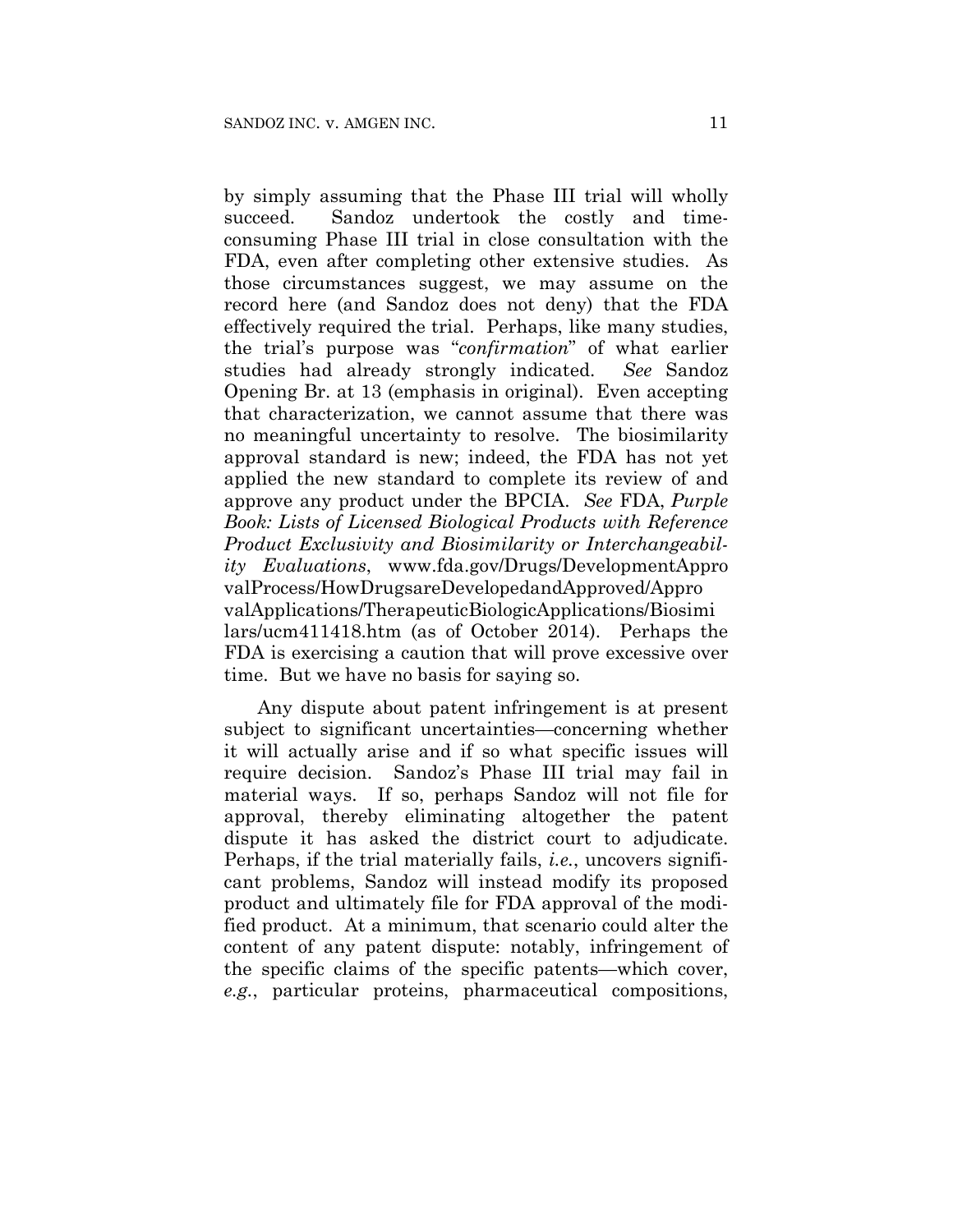polynucleotides, and methods—could present different questions depending on the precise product. In fact, modifying the product now being tested might even eliminate a genuine patent dispute. Sandoz already asserts in its complaint that "the '182 and '522 patents do not cover" the "etanercept product" it seeks to market in the United States—or Amgen's product. J.A. 2010. Conceivably, some modifications would put non-infringement beyond reasonable dispute, even while allowing FDA approval under the agency's still-evolving approach to applying the biosimilarity standard. *See generally* J.A. 1575–93, 3846– 60 (draft FDA guidance documents).

Sandoz has not demonstrated that these possibilities for changing or eliminating the patent dispute are so unlikely to arise that they should play no significant role in the Article III determination. Sandoz's complaint says nothing about the specific patent claims and how they do or do not map onto the product Sandoz contemplates or is currently testing (except for denying that the claims cover the product). The complaint relies on the assertions that Amgen has said that the patents cover Enbrel® (which the complaint denies), that Amgen intends to invoke its patents against products that compete with Enbrel®, and that Sandoz seeks to market a competitive product. Neither those allegations nor anything Sandoz has demonstrated about the new FDA biosimilarity standard (or the role of Phase III trials in applying that standard) enables us, on this record, to discount the potential for elimination or alteration of any needed adjudication.

In the pre-application context presented here, we conclude that the events exposing Sandoz to infringement liability "may not occur as anticipated, or indeed may not occur at all," *Texas*, 523 U.S. at 300 (internal quotation marks omitted), and that "further factual development would significantly advance" a court's ability to identify and define the issues for resolution, *Nat'l Park Hospitality Ass'n*, 538 U.S. at 812 (internal quotation marks omitted).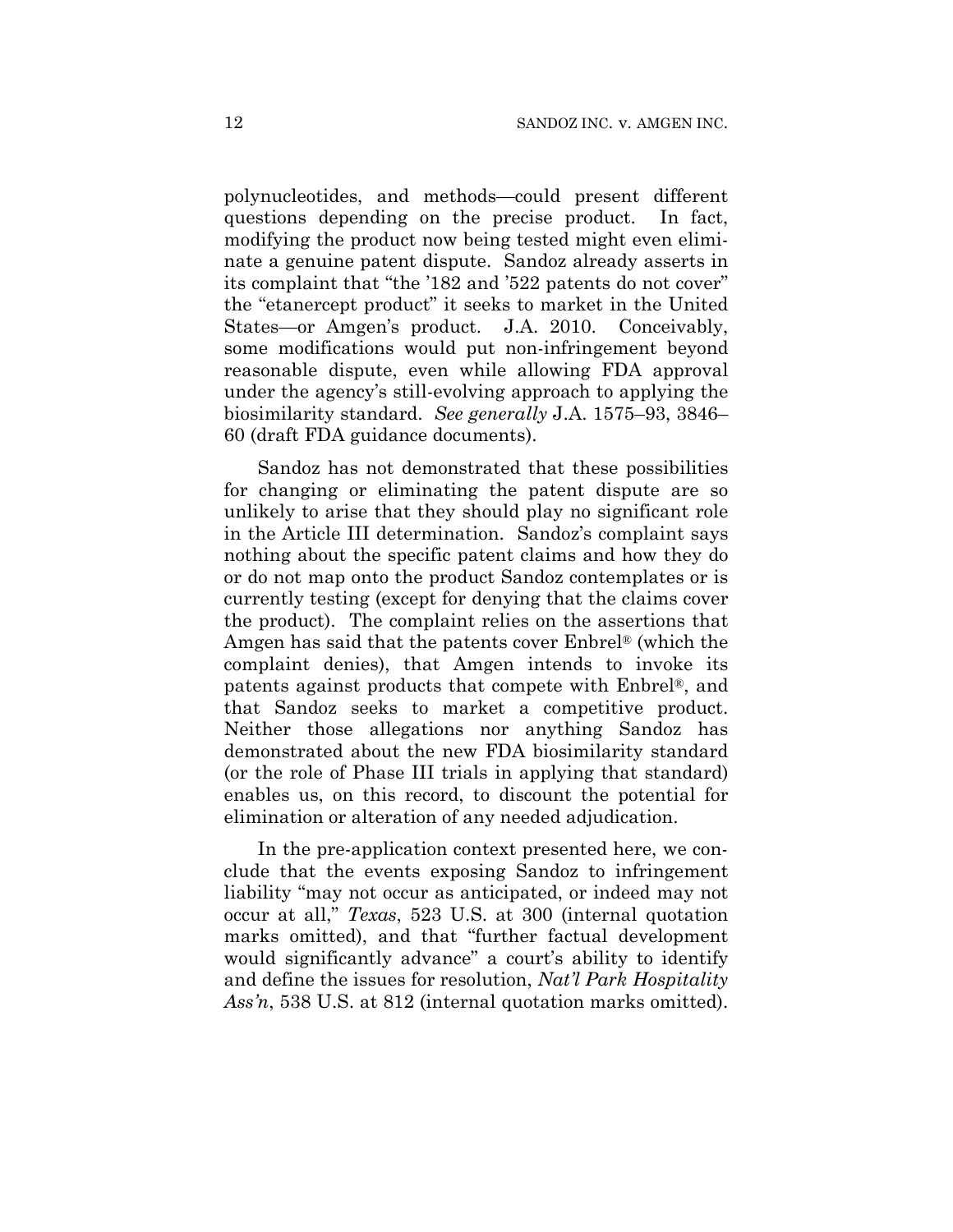In these respects, this case is unlike *Arkema*, which involved no needed regulatory approvals and no meaningful contingencies affecting the reality or content of the patent dispute. 706 F.3d at 1357–60.

Our conclusion is consistent with our cases under the Hatch-Waxman Act. As noted above, we have found no justiciability where a declaratory-judgment plaintiff had not filed an application for the FDA approval required to engage in the arguably infringing activity. On the other hand, where we have found a case or controversy in the Hatch-Waxman setting, we have focused on the presence of an application for the required FDA approval. *See*, *e.g.*, *Caraco*, 527 F.3d at 1295 ("Caraco has a complete generic drug product that has been submitted to the FDA for approval, and no additional facts are required to determine whether this drug product infringes the claims of Forest's '941 patent."); *Glaxo, Inc. v. Novopharm, Ltd.*, 110 F.3d 1562, 1571 (Fed. Cir. 1997) ("Novopharm also indicated that it had submitted an ANDA accompanied by data sufficient to make FDA approval imminent. Thus, unlike *Telectronics* . . . the threat of Novopharm entering the U.S. market was not years away . . . .") (internal quotation marks omitted).

The Supreme Court and this court have indicated that Congress may act to "articulate chains of causation that will give rise to a case or controversy where none existed before"—thus, in some circumstances, effectively creating justiciability that attenuation concerns would otherwise preclude. *Massachusetts v. EPA*, 549 U.S. 497, 516–18 (2007); *see Consumer Watchdog v. Wis. Alumni Research Found.*, 753 F.3d 1258, 1261 (Fed. Cir. 2014). But Sandoz, in its current posture, cannot invoke any statutory relaxation of otherwise-applicable immediacy and reality requirements. Congress has not specifically provided for suits where the potential infringer has not filed an FDA application for the approval required before it can undertake the activity that might expose it to liability.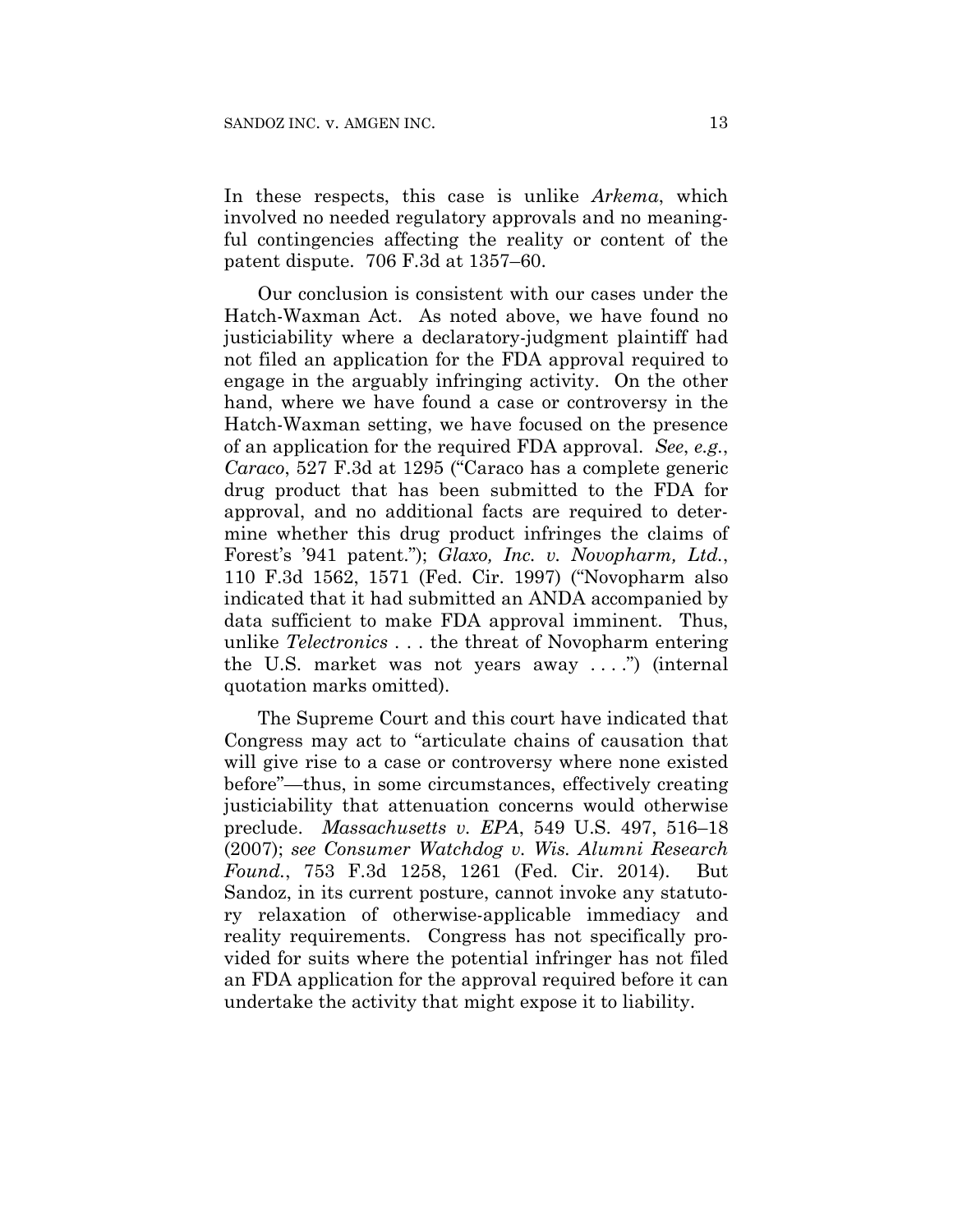In the Hatch-Waxman Act, Congress did provide for certain early adjudications of patent issues that would be presented by future market-entry activity in the FDA setting. It created an "artificial" act of infringement to allow suit by a patent holder, 35 U.S.C.  $\S 271(e)(2)(A);$ *Bayer Schering Pharma AG v. Lupin, Ltd.*, 676 F.3d 1316, 1318 (Fed. Cir. 2012); and in the BPCIA, Congress extended the provision to biological products, 35 U.S.C.  $\S 271(e)(2)(C)$ . The essential requirement for such actions, however, is the defendant's filing of the FDA application needed for market entry—an application that defines what the applicant would be permitted to do (upon approval) and thus circumscribes and dominates the assessment of potential infringement. *See Ferring B.V. v. Watson Labs., Inc.-Fla.*, 764 F.3d 1401, 1408–09 (Fed. Cir. 2014) (discussing earlier cases). Sandoz has not filed such an application. Accordingly, no congressional judgment aids Sandoz in diminishing the significance of the present uncertainties about whether and when an adjudication will be needed and what issues it will involve if it occurs.

At the same time, Sandoz has not shown that it will suffer an immediate and substantial adverse impact from not being able to seek or secure a patent adjudication before filing an application for FDA approval. Sandoz cannot lawfully enter the market now anyway, wholly apart from the '182 and '522 patents, so there is no question of its taking immediate action that risks building up infringement liability. And while Sandoz has alleged that it has begun investing in expansion of a production facility in Europe, and that the potential American market influenced the expansion decision, it has not argued to us that it is suspending or even delaying this investment until a patent adjudication occurs or that it would do so upon receiving an adverse patent judgment. *See* J.A. 2009, 2055–56, 4047–51; Sandoz Opening Br. at 17, 53– 54; Sandoz Reply Br. at 25. To the extent that particular hardships can affect the overall evaluation, we see none